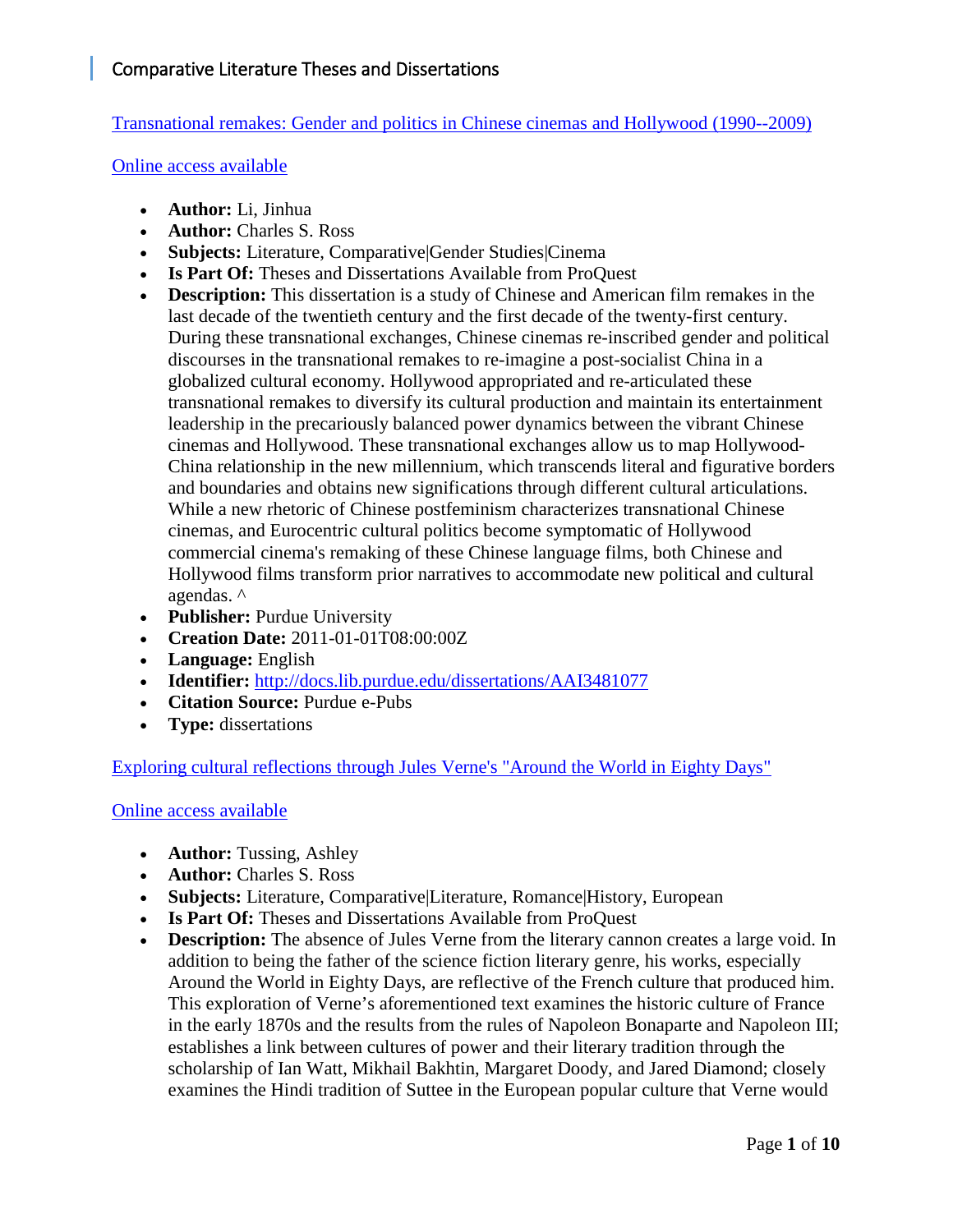have been exposed to this practice as well as the character of Aouda as a product of Imperial rule; and discusses the importance of the Victorian era's use of telegraphy, transportation improvements, and tradition of timekeeping both in historic development and in relation to the text. ^

- **Publisher:** Purdue University
- **Creation Date:** 2010-01-01T08:00:00Z
- **Language:** English
- **Identifier:** <http://docs.lib.purdue.edu/dissertations/AAI1482965>
- **Citation Source:** Purdue e-Pubs
- **Type:** dissertations

#### [Civil death in early modern Europe from Jack Cade to Luther, Hamlet, and Raleigh](https://secure-web.cisco.com/1pMQFJ7q7y378pFO6AZ09BsrDrvRm4VNovi9y-xJ4DlA29TsuhWBl49wFlHY9u9gtkqUfCvV4ycPKQ3GJHs3m--Rw2yxKyR_QNMZgwbYH5dTnK8mjCwgq-qRxCpaln2v_DD_mxCCUDkS6RIVnzYGWlazLda9cHEjYPQHMXJtL6xT-bSeVaMa91kGPurImKxql37effyfW-Pcd8hvVi2xpG7kEg6qnLs2UNp9w1m2nx8WGcBcTg074-BlgxiIB3lIEn47em192-HBE1bCBDVbusKc8Ittl1k6sFkQbO69HJMihxik3AEmJjhglDeyJI1xsT6aIglfWdL5Zqe4MeuPtpVhsH3jWy9pmKsuzhve9454/https%3A%2F%2Fpurdue-primo-prod.hosted.exlibrisgroup.com%2Fprimo-explore%2Ffulldisplay%3Fdocid%3DPURDUE_BEPRESSdissertations-11168%26context%3DL%26vid%3DPURDUE%26lang%3Den_US%26search_scope%3Dpurdue_institution_scope%26adaptor%3DLocal%20Search%20Engine)

- **Author:** Spangenberg, Brady J
- **Author:** Charles S. Ross
- **Subjects:** Literature, Comparative|Literature, Germanic|Literature, English
- **Is Part Of:** Theses and Dissertations Available from ProQuest
- **Description:** Civil death is a legal designation used to nullify a malefactor's social presence or body (corpus politicum), even if his or her natural body continues to exist. Civil death occurs in two main contexts, one criminal and the other religious. In both cases the affected individual's public or civil existence was understood to have "died." Civil death accomplishes this social nullification by denying such public rights and activities as possession of property, the disposition of estate, the right to bring suit, and marital status. In some cases, civil deaths could be reversed or restored, meaning that it is one of the few legal instruments able to destroy but also create material wealth and social status. This research traces the legal development of civil death in England and on the European Continent from the designation's beginnings in the thirteenth century to its most celebrated cases and figures, such as Martin Luther and Sir Walter Raleigh, in the sixteenth and early seventeenth centuries. This research provides historically-verifiable evidence that early modern writers defined social existence based on certain public activities such as wealth management, public service, and disposition of estate. ^ Although civil death has legal roots in the Middle Ages, it came to legal prominence in the early modern period as a non-capital means to halt blood feuding, strengthen governmental control, and ultimately distress troublemakers where it hurt the most, namely their property and posterity.  $\wedge$  This historical understanding of civil death acts as a lens through which to read the early modern prose writings of key historical figures as well as important poetic and dramatic literary works. The primary historical figures discussed include Jack Cade, Martin Luther, and Sir Walter Raleigh, and the primary literary works include Shakespeare's Henry VI trilogy and Hamlet. All of these figures and literary works participate in an ongoing discussion about the cycle of acquiring and losing wealth and social recognition. Analysis of their prose and poetic writing reveals that persons civilly dead tend to live on, picking up new resources and allies in a fight to restore what has been lost. The legal language of civil death creates a context that reveals how early modern governments and individuals dealt with the complexities of making,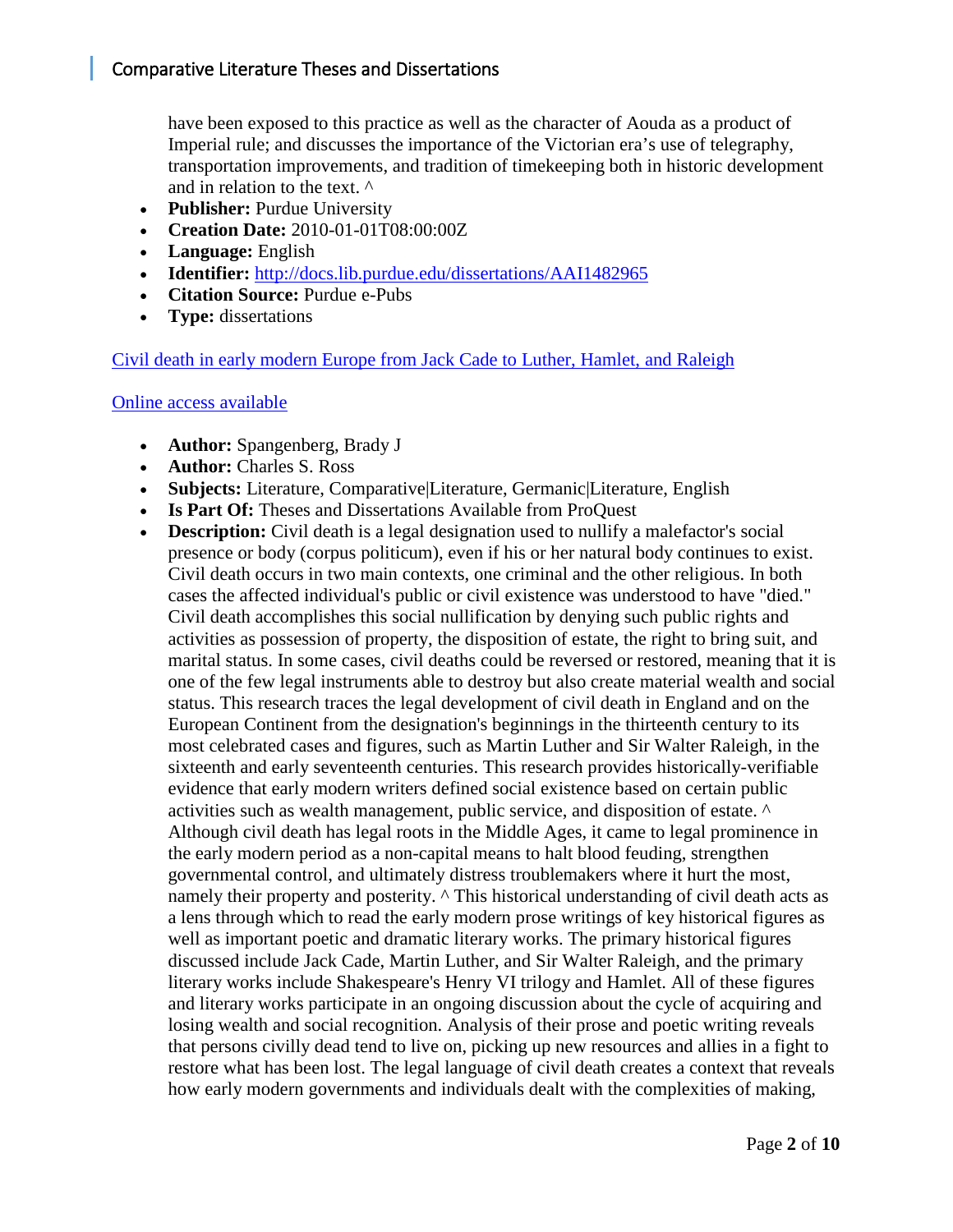holding, and transferring money, all of which contributed to perceptions of social status and public memory.^

- **Publisher:** Purdue University
- **Creation Date:** 2011-01-01T08:00:00Z
- **Language:** English
- **Identifier:** <http://docs.lib.purdue.edu/dissertations/AAI3477506>
- **Citation Source:** Purdue e-Pubs
- **Type:** dissertations

[And the darkness comprehended it not: Epiphany in James Joyce and Fei Ming](https://secure-web.cisco.com/1Do1_lVrqyQRhz-yWfmXtje3Y7F1oTWR-9GRnTlB2vtT_RtuWPTtj-lOPKbWVx5fyJwogr8prNaIdOAuoU1hLZf_VjA58QyL3E-7J3PUp2MOyU-zZgmTYQG8rpu9CwdZLMtwMvPY4XUJA70uZQVg9WAKhIxA7nqwQIbOPKrnpiynpks0ZL5c6TfCcz8FxoUe0UHl5fNQB1dznH_K3YgUG8SwWvR0fLpfc81m3ze8DNQUFFOZFE1CC3lbqK4lIIkLixee6UUDtd-QXcjrBgHUUhALfgI0giJEXsXw6e35Zhkg4R85Am-DvsyRvLiusQK55kOeOzWTdqr7VDa0c3U2AJXkmG7ghvtUGWZ8jTApqjk4/https%3A%2F%2Fpurdue-primo-prod.hosted.exlibrisgroup.com%2Fprimo-explore%2Ffulldisplay%3Fdocid%3DPURDUE_BEPRESSdissertations-10590%26context%3DL%26vid%3DPURDUE%26lang%3Den_US%26search_scope%3Dpurdue_institution_scope%26adaptor%3DLocal%20Search%20Engine)

[Online access available](http://docs.lib.purdue.edu/dissertations/AAI3444755)

- **Author:** Su, Peirui
- **Author:** Charles S. Ross
- **Subjects:** Literature, Comparative|Literature, Asian|Literature, English
- **Is Part Of:** Theses and Dissertations Available from ProQuest
- **Description:** Fei Ming is one of the greatest innovators in the history of modern Chinese literature, but unfortunately, there has been little scholarship on his works. One major reason is his difficult style, which comes from his special aesthetic theory and literary practice. Fei Ming points out that a true artistic creation should be integral or complete from the beginning. This mysterious process does not only echo the popular concept of inspiration in Western literature, but is infused with the mysticism of dunwu, characteristic of Fei Ming's difficult aestheticism. Since Fei Ming does not bother himself to provide more detailed explanations on how dunwu affects the process of conceiving an artistic work, epiphany, a sudden spiritual manifestation as well as a western equivalent of dunwu, made famous by James Joyce, becomes a convenient tool to facilitate the understanding. ^ Both Fei Ming and James Joyce illustrate three developing stages of consciousness in their writing. By comparing three pairs of the works of Joyce and Fei Ming–Joyce's Dubliners, A Portrait of the Artist as a Young Man, and Ulysses, with Fei Ming's short stories, Bridge, and The Life of Mr. Mo Xuyou–we can see that although Joyce and Fei Ming have two different patterns due to the different religious tenets of Catholicism and Buddhism, they employ epiphany as an operative, structural, and thematic device. The concept of epiphany allows us to find similarities in how these two authors construct their works, how their characters perceive the world and events around them, and how they want their readers to recognize these special moments.^
- **Publisher:** Purdue University
- **Creation Date:** 2010-01-01T08:00:00Z
- **Language:** English
- **Identifier:** <http://docs.lib.purdue.edu/dissertations/AAI3444755>
- **Citation Source:** Purdue e-Pubs
- **Type:** dissertations

[Semio-pragmatic analysis of cartoons discourse: A step towards semiotranslation](https://secure-web.cisco.com/1oVuuOh-f9n7d9uIYNgD5bJD7SDxrd0YspBuJ63Uf8zKqw2_f_mr-UF7vC8rCOYIF6pqVIJYZir6JJYPq_QDXguIK5NPsA71rIUKPf1ggvYsNPCNJo1zmOK5wBfMbYexCAexJSoFKmoTW7XPC49xtdLacWGmMlgQVXCTl0z2xWiDSzdGNjdvjmb_HUD2m8NVgeMk7cRw764gkvu1Yczou0bibQErv5-YY_84weWliU2qu552lBfNSfn9Vh9uWG5CEJX3qgjS6R4TMeT83h-GhwX9fO_s40nbuV9zDpMmtjWT4zb9gNMUe3luAaoe_lhbk7Koun5B8GhmH5nq-Oo0tPuhFkXqSX38A6st9wf79S_Q/https%3A%2F%2Fpurdue-primo-prod.hosted.exlibrisgroup.com%2Fprimo-explore%2Ffulldisplay%3Fdocid%3DPURDUE_BEPRESSdissertations-11137%26context%3DL%26vid%3DPURDUE%26lang%3Den_US%26search_scope%3Dpurdue_institution_scope%26adaptor%3DLocal%20Search%20Engine)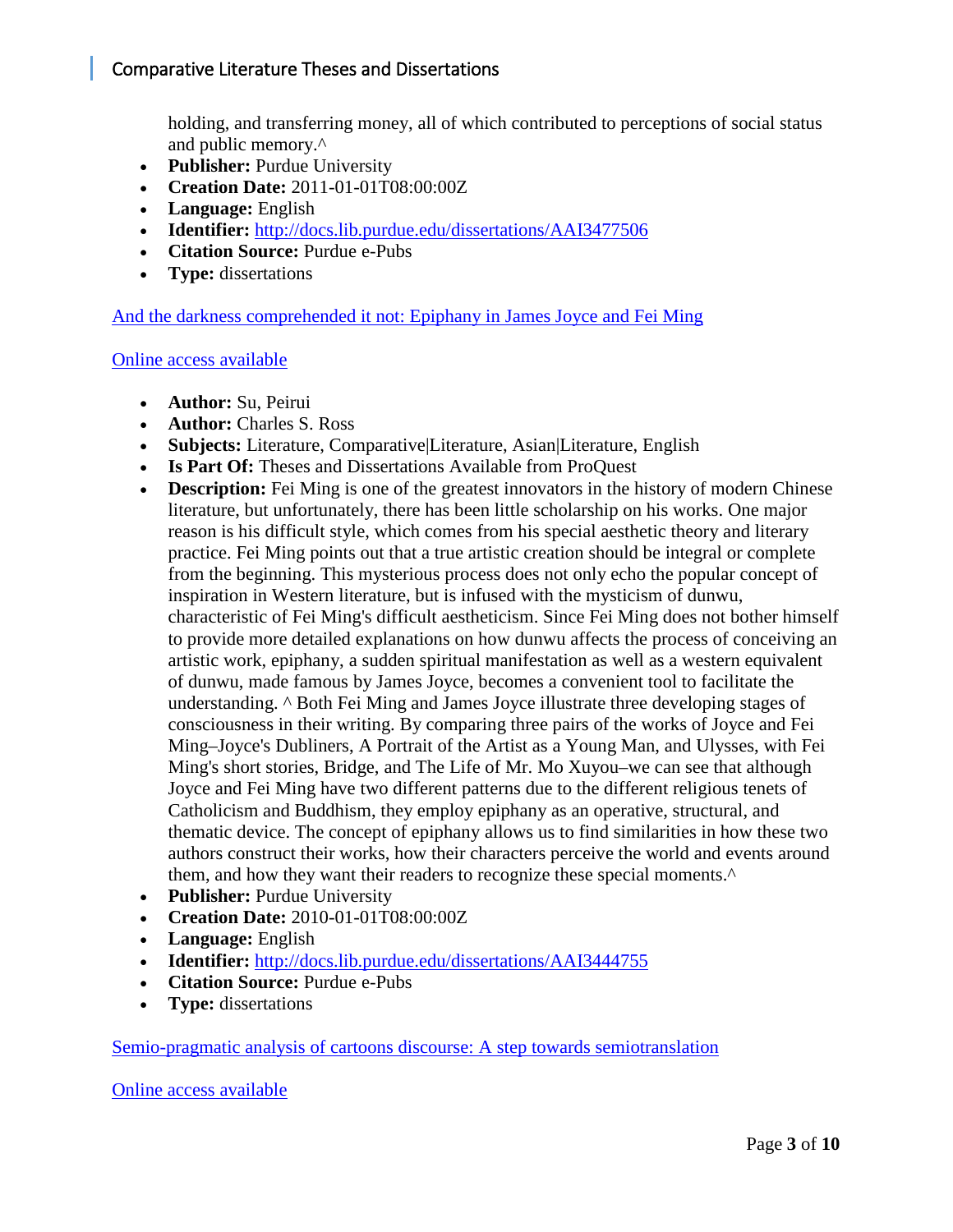- **Author:** AlBzour, Naser Naif
- **Author:** Victor Raskin
- **Subjects:** Language, Linguistics|Sociology, Sociolinguistics
- **Is Part Of:** Theses and Dissertations Available from ProQuest
	- **Description:** The primary concern of this study is to explore the subtle implications of the Semiotranslation Approach vis-à-vis analyzing the semiotic elements of discourse in Jordanian cartoons as creative artistic texts in which various signs manifest simultaneous interaction, thus achieving both entertainment and purposeful satire. Therefore, the implications of such a semiotic analysis can be conducive to realizing the significance of semiotranslation in fathoming and eliciting the infamous inevitability of both linguistic and cultural lacunae in most renditions, resulting from the dogmatic persistence on confining translation to various unilateral equivalence approaches. Furthermore, it is crucial to pinpoint that this study is not by any means intended to pedantically propose or to recklessly prescribe any set of rules that would mythically achieve optimal translation; rather it is merely a modest endeavor that may elucidate the dilemma translators oftentimes encounter while rendering such artistic works, on the one hand, and suggest some theoretical and practical framework within which translators find some guidelines while translating some relevant types of authoritative texts. In addition, the results of the present study explicitly reveal how significant it would be for translators to closely examine the pragmatic aspects of the ST in light considering and implementing some major pragmatic premises, mainly, presuppositions, implicatures, speech acts and deictic expressions. The translator's awareness of such pitfalls and his/ her appropriate handling of these pragmatic issues are basically some of the critical factors that may lead to the ultimate success or otherwise the failure of most renditions. Furthermore, this study examines how various types of verbal and non-verbal signs interact within and outside these texts, whether these signs are verbal or pictorial is indeed insignificant, neither in quality nor in quantity. What is noticeably significant about analyzing the discourse of these cartoons is how emic or etic these signs might be and how they may interact. The more akin to the former these sign are, the wider the communicative gap can be between the TL and the TT; and the more etic and etic-like these sign are, the smoother the TT will be. Accordingly, five types of cartoons have been identified in accordance with this emic-etic dichotomy and its substantively predictable impact on interpreting and/or translating the text in question, thus encompassing a wide spectrum that ranges between absolute emic signs and absolute etic ones. However, these cartoons are always translatable as long as appropriate compensation strategies are in operation and insofar as the translator is fully aware and convinced of the fact that signs can be and should be translated interlinguistically, intralinguistically, intrasemiotically or intersemiotically.^
- **Publisher:** Purdue University
- **Creation Date:** 2011-01-01T08:00:00Z
- **Language:** English
- **Identifier:** <http://docs.lib.purdue.edu/dissertations/AAI3475281>
- **Citation Source:** Purdue e-Pubs
- **Type:** dissertations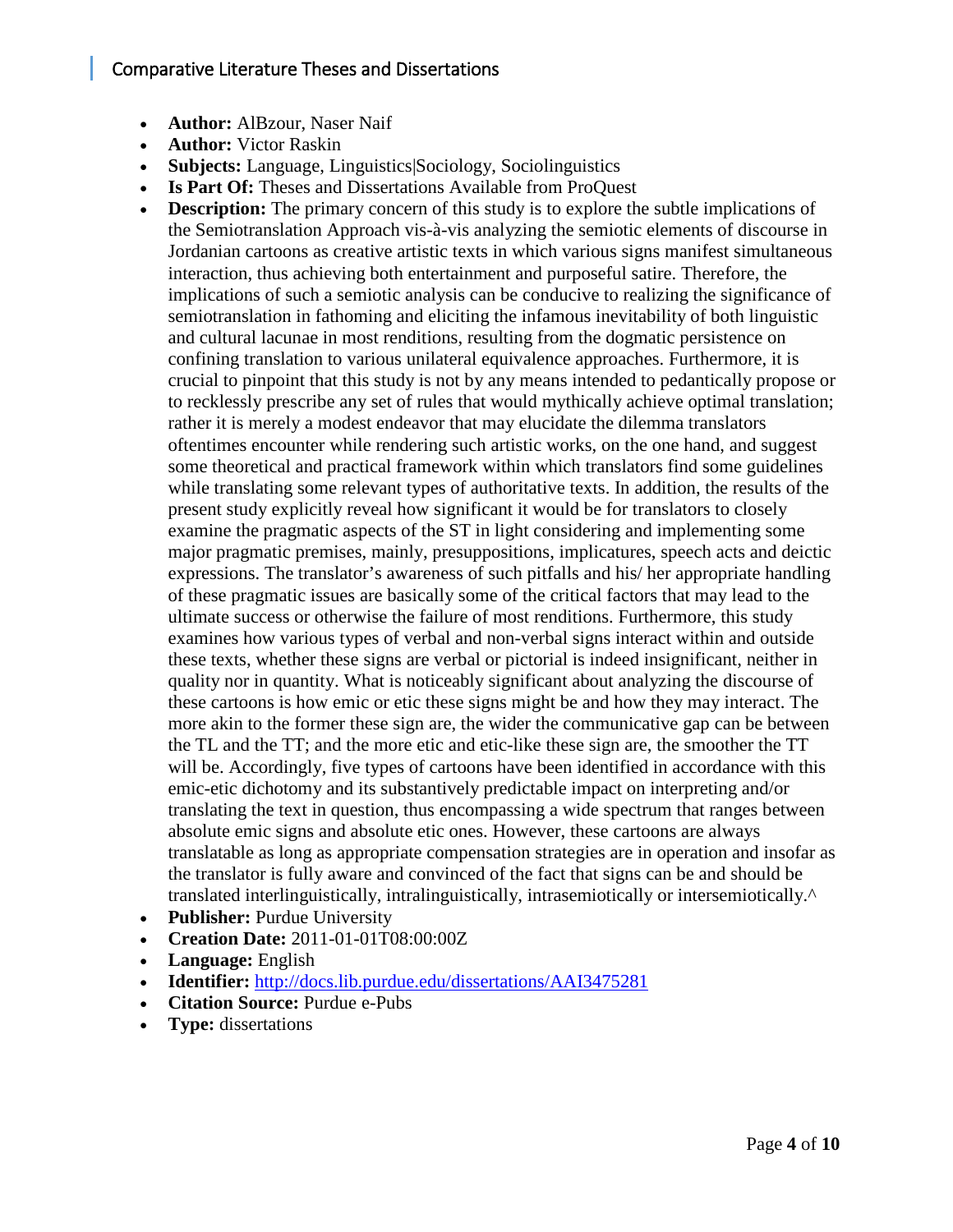[Western myths and construction of Cao Yu's two tragedies](https://secure-web.cisco.com/15eBtrp0IntQBxp-CayWFZxq5JyIm7A8EUNH5kfSCdHEVI0WL9xK_E6kVFbe2j5T_9IKaimQpQwcjOCXSovoTiyWJvRjIlfco7j9m0PsCBvXtuHrVBkZ38UabDPk8-reLpmGvURPJ22VxyTBxH5WL5WOIzcDGwZWrko0VZgkLWgoMFJz-N2aSz5OuPfiayaUBL_vQ0NiUFDGED_XuCSZ6cTpY1dfA-YwrVK0zriuH9xhOZyaVghB8BDQFqq63r-rGTs17fth7Z8iwu1Klt9JNBTWySDSvsPkuFrVquOVxWEpEH4srco5GkpbWfcOAuKa2r1RXccjWxKIp5qu07uoJlmFDYZH2lkpZy6auAP2ljSc/https%3A%2F%2Fpurdue-primo-prod.hosted.exlibrisgroup.com%2Fprimo-explore%2Ffulldisplay%3Fdocid%3DPURDUE_BEPRESSdissertations-11232%26context%3DL%26vid%3DPURDUE%26lang%3Den_US%26search_scope%3Dpurdue_institution_scope%26adaptor%3DLocal%20Search%20Engine)

[Online access available](http://docs.lib.purdue.edu/dissertations/AAI3477707)

- **Author:** Miller, Liang L
- **Author:** Charles S. Ross; Sandor Goodhart
- **Subjects:** Literature, Comparative|Literature, Asian|Theater History
- **Is Part Of:** Theses and Dissertations Available from ProQuest
- **Description:** The dissertation is a case study of the intertexutality between Western classics and modern Chinese drama. Modern Chinese literary discourse, as well as modern Chinese drama, can be read in two traditions: the political and the aesthetical. Many modern Chinese writers choose to follow the political tradition in their works. Cao Yu, the greatest playwright in modern China, at first alienates himself from the political tradition and finds a proper aesthetical form for modern Chinese drama and tragedy in his exploration of Western classics in his two early plays, The Thunderstorm and The Wilderness. Building his plays on the basis of Western myths, Cao Yu's early plays challenge the political form imposed onto modern Chinese drama. ^ Western myths are the clues for the Chinese playwright in his search of the proper form for Chinese drama and tragedy. In The Thunderstorm and The Wilderness, Cao Yu explores the dramatic device of classical tragedy from the Greek and Romans to examine modern life in a country that was struggling to be modern. By revisiting the Western classics, Cao Yu created the two Chinese classics. Both plays return to the Greek myth and respond to it. The Thunderstorm stages the myth of Phaedra and labyrinth, whereas The Wilderness restages the myth of Orestes. By staging the myth of labyrinth in The Thunderstorm and the myth of sacrificial crisis in The Wilderness, Cao Yu constructs two tragedies that would later be termed as Chinese classics. Western myths to a certain extent give shape to two of Cao Yu's best tragedies.^
- **Publisher:** Purdue University
- **Creation Date:** 2011-01-01T08:00:00Z
- **Language:** English
- **Identifier:** <http://docs.lib.purdue.edu/dissertations/AAI3477707>
- **Citation Source:** Purdue e-Pubs
- **Type:** dissertations

The non- [violent and violent mimetic desires of street orphan characters in Anglo -American and](https://secure-web.cisco.com/1wYVc7yRrIEpq-8er5OlrNd5t-FhPrw_IonTgOdctXI77lBwkyscKc5mdXV-yoN17pyqjsuUVfyzYOohZaaQ6m47MATgVUwElIvJx8_G2oC8sZ9iLjXFhRrGCc40ihDNnUwhGXxmK_27hWY_e0geOihiN1FqWb0oqxNQ-4It9L9HSLkj1pPPW84A7ETKmbK4b-eCdSEA8nGjX1gxoUIINTN2EbzAp2TOvQoDfzNglB9Jl745gqF8gROdQXOxaW65EF-Yq1hREK5D2blHC0_NhFQPkrs6rp4sYWMO4D5l7Vj-rPIDZDqYw82D-6_2BeClxMavUzVfFBFtGgmtwqHZaR3Lk1JpZ7kAtVlszKWAL8dg/https%3A%2F%2Fpurdue-primo-prod.hosted.exlibrisgroup.com%2Fprimo-explore%2Ffulldisplay%3Fdocid%3DPURDUE_BEPRESSdissertations-9572%26context%3DL%26vid%3DPURDUE%26lang%3Den_US%26search_scope%3Dpurdue_institution_scope%26adaptor%3DLocal%20Search%20Engine)  [Luso -Brazilian literatures](https://secure-web.cisco.com/1wYVc7yRrIEpq-8er5OlrNd5t-FhPrw_IonTgOdctXI77lBwkyscKc5mdXV-yoN17pyqjsuUVfyzYOohZaaQ6m47MATgVUwElIvJx8_G2oC8sZ9iLjXFhRrGCc40ihDNnUwhGXxmK_27hWY_e0geOihiN1FqWb0oqxNQ-4It9L9HSLkj1pPPW84A7ETKmbK4b-eCdSEA8nGjX1gxoUIINTN2EbzAp2TOvQoDfzNglB9Jl745gqF8gROdQXOxaW65EF-Yq1hREK5D2blHC0_NhFQPkrs6rp4sYWMO4D5l7Vj-rPIDZDqYw82D-6_2BeClxMavUzVfFBFtGgmtwqHZaR3Lk1JpZ7kAtVlszKWAL8dg/https%3A%2F%2Fpurdue-primo-prod.hosted.exlibrisgroup.com%2Fprimo-explore%2Ffulldisplay%3Fdocid%3DPURDUE_BEPRESSdissertations-9572%26context%3DL%26vid%3DPURDUE%26lang%3Den_US%26search_scope%3Dpurdue_institution_scope%26adaptor%3DLocal%20Search%20Engine)

- **Author:** Pereira Filho, Jose Newton de Seixas
- **Author:** Charles Ross
- **Subjects:** Literature, Comparative|Literature, Latin American|Literature, American|Literature, English
- **Is Part Of:** Theses and Dissertations Available from ProQuest
- **Description:** The objective of this dissertation is to look at how selected Anglo-American and Luso-Brazilian authors use fictions of non-violence and violence to create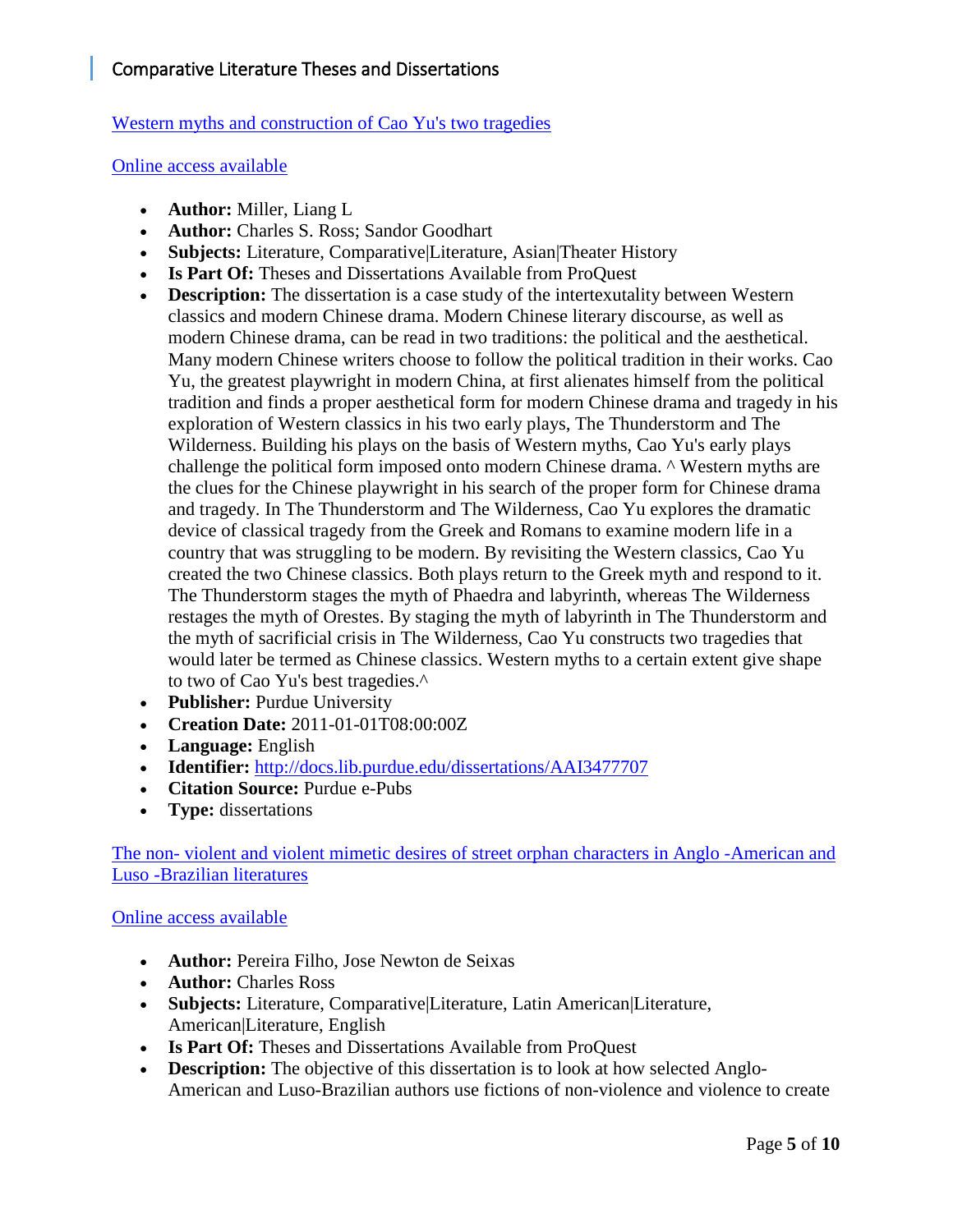myths of "ambition and success" and "struggle and failure" in the world of street orphans. In Anglo-American novels such as Charles Dickens' The Adventures of Oliver Twist, Horatio Alger's Ragged Dick or Street Life in New York with the Bootblacks, Theresa Nelson's Beggar's Ride, and Sherman Alexie's Flight, the main characters Oliver Twist, Ragged Dick, Clare Caldwell, and Zits have different desires, leading them to respond positively to the outcast.1 They are the cases who are mostly looking for life with happy endings. The authors make-believe that these children can strive and succeed by themselves, and so they are rewarded by society because they fit in by non-violent acts (i.e., the citizenship models). Their desires for situations such as family, work, love, and ethnicity are optimistic in terms of constructing self-identities. ^ 1See Charles Dickens, The Adventures of Oliver Twist (New York: Heritage Press, 1939 – first published 1838). Horatio Alger, Ragged Dick, or, Street Life in New York with the Bootblacks (Philadelphia: Polyglot Press, 2005 – first published 1868). Theresa Nelson, The Beggar's Ride (New York: Orchard Books, 1992), Sherman Alexie, Flight (New York: Black Cat,  $2007$ ). ^

- **Publisher:** Purdue University
- **Creation Date:** 2008-01-01T08:00:00Z
- **Language:** English
- **Identifier:** <http://docs.lib.purdue.edu/dissertations/AAI3373214>
- **Citation Source:** Purdue e-Pubs
- **Type:** dissertations

[Gothic villains and criminal detectives in Theodor Fontane, Anna Katharine Green and Arthur](https://secure-web.cisco.com/1Rvow7IRLH8CSCC-n7qf1oF2QX3D1KEjYBMWSEAJ-H1T0HpUaZ69qxr_KFOmbFXhbFxxM4kiNzi0sQLsNPaur0e7Ln3ohyi57Cy3QeyIkOcqke8qeGFINBZsBHB3Hzvyp7XacSeyYP13XtWa0j4sIH7YKGrwHnvh-P9v0xy4jWKqbyDEeDO2XF52l_P-8lXw9v5tCAn2cJQSVoyZUMPlwZuo23SbbuBajP9TL11Tl6OR_ULhdEhzpHX5NXdzwr72duAmJyOp3eWkeWSWN2GJlJ3-aZCd09Lv11QeY25eyU7Li_12Xv4xhe2CFSnK2ADTwmqVErBNl_v4tBd9e8RLvDN1x5nyXFjUR_QcPWRLRbsU/https%3A%2F%2Fpurdue-primo-prod.hosted.exlibrisgroup.com%2Fprimo-explore%2Ffulldisplay%3Fdocid%3DPURDUE_BEPRESSdissertations-9620%26context%3DL%26vid%3DPURDUE%26lang%3Den_US%26search_scope%3Dpurdue_institution_scope%26adaptor%3DLocal%20Search%20Engine)  [Conan Doyle](https://secure-web.cisco.com/1Rvow7IRLH8CSCC-n7qf1oF2QX3D1KEjYBMWSEAJ-H1T0HpUaZ69qxr_KFOmbFXhbFxxM4kiNzi0sQLsNPaur0e7Ln3ohyi57Cy3QeyIkOcqke8qeGFINBZsBHB3Hzvyp7XacSeyYP13XtWa0j4sIH7YKGrwHnvh-P9v0xy4jWKqbyDEeDO2XF52l_P-8lXw9v5tCAn2cJQSVoyZUMPlwZuo23SbbuBajP9TL11Tl6OR_ULhdEhzpHX5NXdzwr72duAmJyOp3eWkeWSWN2GJlJ3-aZCd09Lv11QeY25eyU7Li_12Xv4xhe2CFSnK2ADTwmqVErBNl_v4tBd9e8RLvDN1x5nyXFjUR_QcPWRLRbsU/https%3A%2F%2Fpurdue-primo-prod.hosted.exlibrisgroup.com%2Fprimo-explore%2Ffulldisplay%3Fdocid%3DPURDUE_BEPRESSdissertations-9620%26context%3DL%26vid%3DPURDUE%26lang%3Den_US%26search_scope%3Dpurdue_institution_scope%26adaptor%3DLocal%20Search%20Engine)

- **Author:** Jauch, Martina Ulrike
- **Author:** Charles S. Ross; William J. Palmer
- **Subjects:** Literature, Comparative|Literature, American|Literature, English
- **Is Part Of:** Theses and Dissertations Available from ProQuest
- **Description:** In the decade of the 1890s, the detective story genre turned to the older form of Gothic fiction as a way to express its own thematic concerns. Detective fiction needed a way to express its key themes, specifically the study of social masquerade and the psychological roots of criminal behavior. By borrowing from the Gothic, late nineteenth-century detective fiction revitalized the Gothic mode and found in the older form, first, a model for geographical movement from the countryside to the urban spaces and, second, an elegant way to express the often repressed fears and anxieties that were the deeper concern of detective fiction at this time.^ Concerned with the return of the repressed, the Gothic and the detective novel both represent reality in terms of tainted physical bodies and twisted geographical spaces in order to address the issue of the volatile, transgressive nature of the Gothic by exploring Gothic writings as "a para-site" of perverse and criminal impulses. Thus the Gothic detective novel maps out and recreates the urban landscape as it pursues its desire to confront criminality and, subsequently, impose a sense of order, retribution, and hierarchy.^ The London depicted by Arthur Conan Doyle (1859-1930) in his Sherlock Holmes stories is the culmination of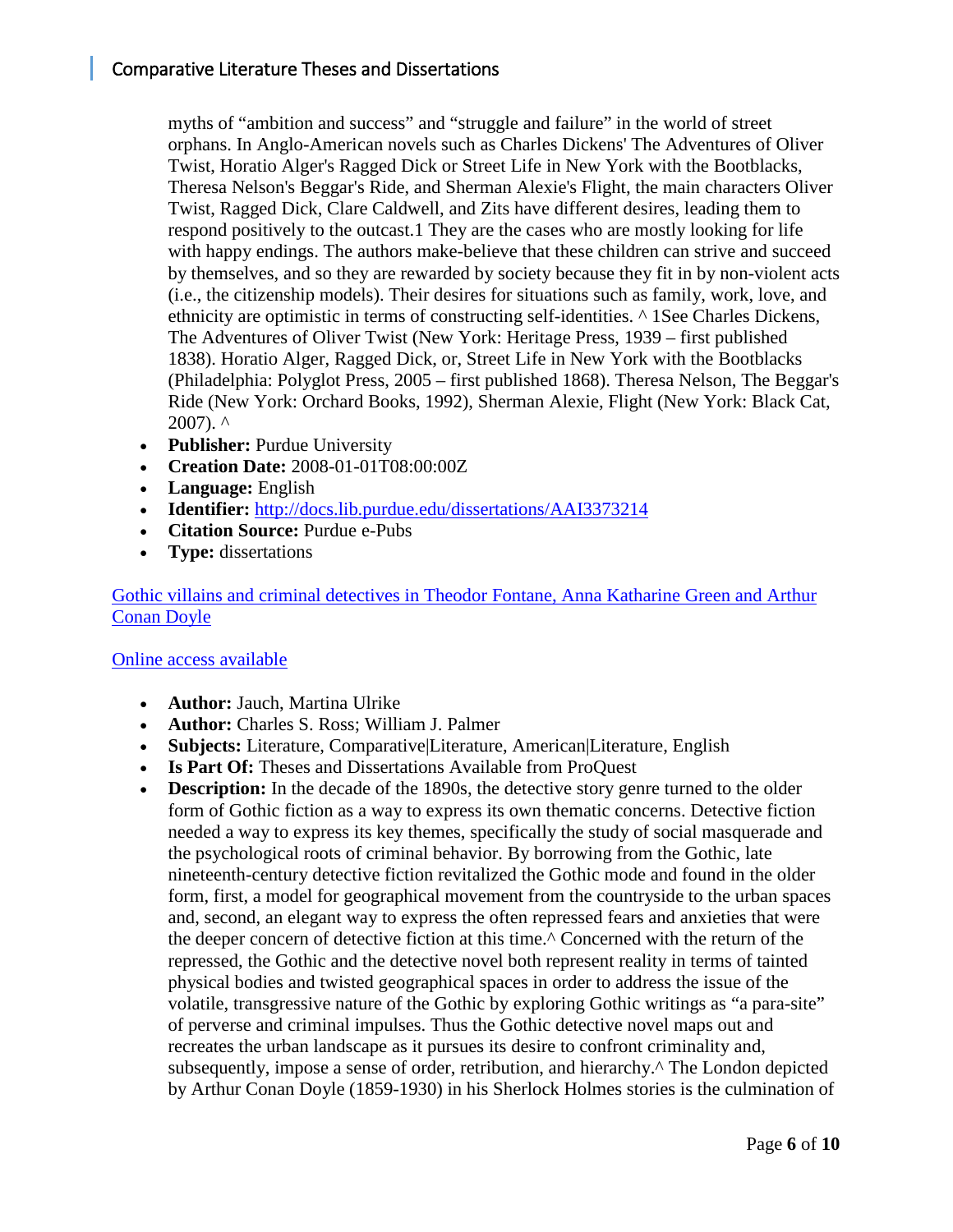a development that begins with the German author Theodor Fontane (1819-1898) and was developed by the American novelist Anna Katharine Green (1846-1935). The chapters on Fontane's novels discuss how his deceptive protagonists illustrate the illusory sensibility of nature and introduce a new kind of humanity and responsibility into a traumatizing urban Berlin. ^ The chapters on Anna Katharine Green's character Amelia Butterworth explore how she operates within a liberating spiritual shadow world of "providences" yet incorporates a particularly elitist version of history that denies progress. ^ The next two chapters investigate how Doyle explores the traces that Holmes's leaves behind in London, redefining detection as a different art form, while remaining caught up in a system of feminine desire and victimization. The last chapter discusses the 2009 cinematic representation's inclusion of traits of the epic hero in its portrayal of a Gothic villain.^

- **Publisher:** Purdue University
- **Creation Date:** 2010-01-01T08:00:00Z
- **Language:** English
- **Identifier:** <http://docs.lib.purdue.edu/dissertations/AAI3413800>
- **Citation Source:** Purdue e-Pubs
- **Type:** dissertations

[One hundred years of solitary light: Rites of passage for modern American and Chinese women](https://secure-web.cisco.com/1uqYs960fbBxdt_SEF2lU1o50Kvx_ytUjpd8r_UOX03QGAkBPxmbxqdNUd5IQ8Ws2e-6BZd3xP3lvNBPoJW2lNt4trQSjRQeq718JIwd-V1Jnp4RpxDgXTMjhKrwnGj1QT59UjKjszeF2XLGkfxObOX_98oJ7lo3zF5yFydWiw5K7-K-ht_yWC1ePVfu3fSoDj5uxxWLMeEecMEdppMlTlrkUJv3p4dM6Zwedz-j3ZMiQ2aLYOcI1ALmWnsFFQ9ueDDjZqtTCQ9PQ3FVU6U66xIv_7kvRA5kqqiU9kh5Vme_HRBpDASbyV9JSg9n-o4yJpuGQrM6jCUzURKPgwVvoH4QzfCKa2dpK5l6uxC6HqoA/https%3A%2F%2Fpurdue-primo-prod.hosted.exlibrisgroup.com%2Fprimo-explore%2Ffulldisplay%3Fdocid%3DPURDUE_BEPRESSdissertations-8870%26context%3DL%26vid%3DPURDUE%26lang%3Den_US%26search_scope%3Dpurdue_institution_scope%26adaptor%3DLocal%20Search%20Engine)  [writers, 1899-1996](https://secure-web.cisco.com/1uqYs960fbBxdt_SEF2lU1o50Kvx_ytUjpd8r_UOX03QGAkBPxmbxqdNUd5IQ8Ws2e-6BZd3xP3lvNBPoJW2lNt4trQSjRQeq718JIwd-V1Jnp4RpxDgXTMjhKrwnGj1QT59UjKjszeF2XLGkfxObOX_98oJ7lo3zF5yFydWiw5K7-K-ht_yWC1ePVfu3fSoDj5uxxWLMeEecMEdppMlTlrkUJv3p4dM6Zwedz-j3ZMiQ2aLYOcI1ALmWnsFFQ9ueDDjZqtTCQ9PQ3FVU6U66xIv_7kvRA5kqqiU9kh5Vme_HRBpDASbyV9JSg9n-o4yJpuGQrM6jCUzURKPgwVvoH4QzfCKa2dpK5l6uxC6HqoA/https%3A%2F%2Fpurdue-primo-prod.hosted.exlibrisgroup.com%2Fprimo-explore%2Ffulldisplay%3Fdocid%3DPURDUE_BEPRESSdissertations-8870%26context%3DL%26vid%3DPURDUE%26lang%3Den_US%26search_scope%3Dpurdue_institution_scope%26adaptor%3DLocal%20Search%20Engine)

- **Author:** Mou, Xianfeng
- **Author:** Charles S. Ross
- **Subjects:** Comparative literature|Asian literature|Women's studies|American literature
- **Is Part Of:** Theses and Dissertations Available from ProQuest
- **Description:** The purpose of this present study is to demonstrate that, between 1899 and 1996, modern American and Chinese women writers have traversed a similar three-stage cultural journey: a departure to find a self, a return of the realized self to serve the community, and a second departure to renounce the limited self and community to embrace humanity. It analyzes and compares Kate Chopin's The Awakening (1899), Zora Neale Hurston's Their Eyes Were Watching God (1937), and Eudora Welty's The Golden Apples (1949) with Su Qing's Ten Years of Marriage (1944), Zhang Jie's "Love Must Not Be Forgotten" (1979), and Wang Anyi's Song of Everlasting Sorrow (1996). I show women writers have designed single, dual, and multiple narrative perspectives to match the stages. But they keep decreasing their narrative positions because they desire to preserve their nurturing visions and to increase their acceptance and freedom. Beneath the three major similarities, however, emerges a significant difference: American women writers believe women can triumph over disasters whereas Chinese women writers generally do not offer such traumatic victories. Throughout the inquiry, I affirm women's agency in pushing for cultural and aesthetic changes. I also promote intercultural understanding, connections, and borrowing. ^
- **Publisher:** Purdue University
- **Creation Date:** 2009-01-01T08:00:00Z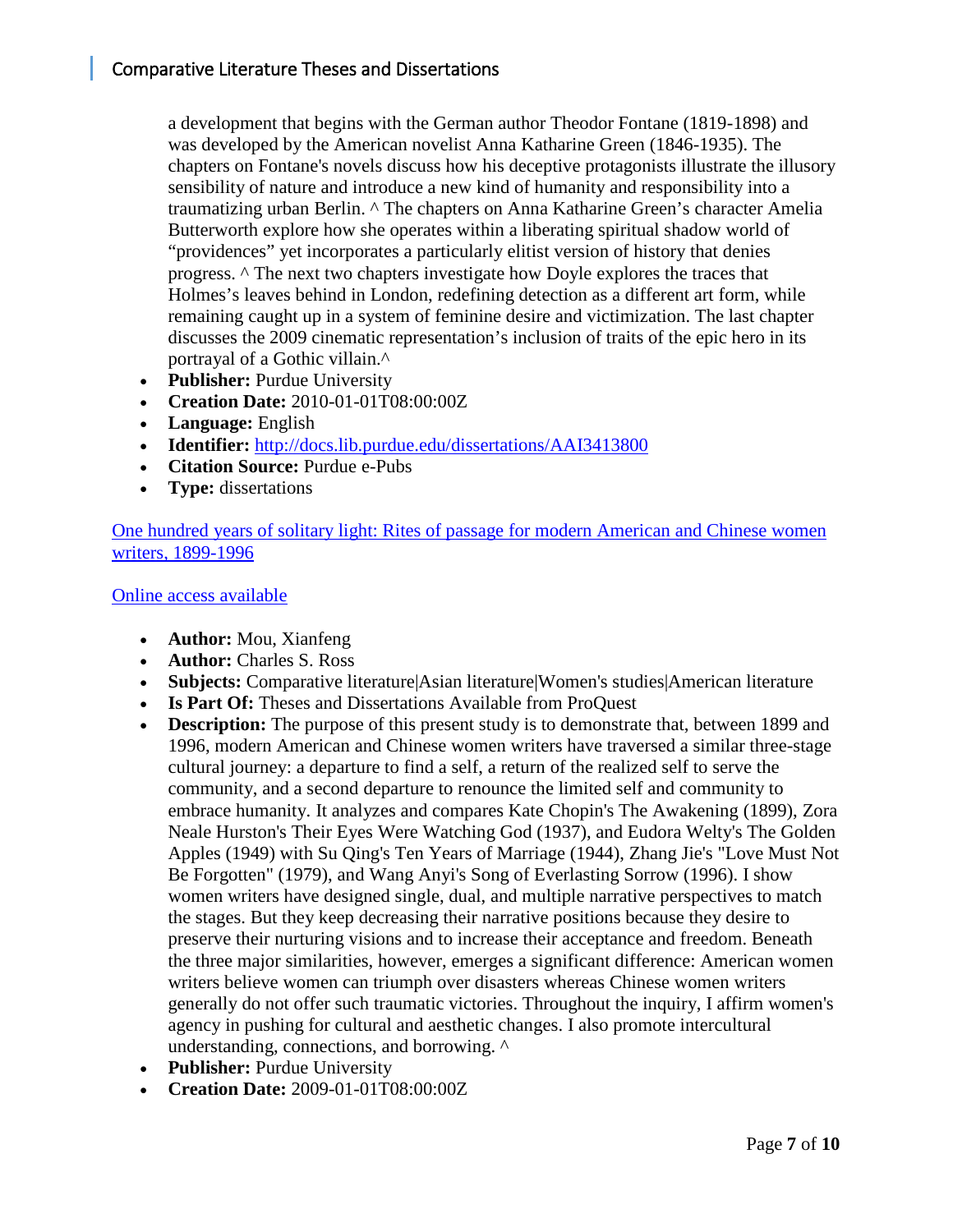- **Language:** English
- **Identifier:** <http://docs.lib.purdue.edu/dissertations/AAI3378835>
- **Citation Source:** Purdue e-Pubs
- **Type:** dissertations

[Cultural crises: A comparison of well images and their analogues in Chinese literature and film](https://secure-web.cisco.com/1KP_f8WmseUk_U4UIGfPU5NyHMVeFmQoFk1U5Tl-PLbvKIHIA4bplzkD7WsjJ_vG7tumJCqLH2J0XvxuKr1vG4X09bLj8LVSDX7hKx_K0h97NEeMe27R32iOrLRbbOrvf8FjS-S39PKHgvsoH3VE-9KHvjsBfN5bW-9pG-RW9NUxNXX7HXWx0Fekga8JeGofqhIc3FghhahkpxWOvGv4Ga6DT3xdeSrGHszznPgWWMgJIhX0m4lAHZCptb8S_CipcZwAN3_BLbC3Dmphr2a6KZdjamaONR7_iCT0s9KYeZVxU-gxjS4LZQi6OyGEXZIUFP4F7cAf-gcveFQ9Z0m7e8rgldJ7q6jRHPMFddHmbcYE/https%3A%2F%2Fpurdue-primo-prod.hosted.exlibrisgroup.com%2Fprimo-explore%2Ffulldisplay%3Fdocid%3DPURDUE_BEPRESSdissertations-11891%26context%3DL%26vid%3DPURDUE%26lang%3Den_US%26search_scope%3Dpurdue_institution_scope%26adaptor%3DLocal%20Search%20Engine)  [from the 1980s to 2003](https://secure-web.cisco.com/1KP_f8WmseUk_U4UIGfPU5NyHMVeFmQoFk1U5Tl-PLbvKIHIA4bplzkD7WsjJ_vG7tumJCqLH2J0XvxuKr1vG4X09bLj8LVSDX7hKx_K0h97NEeMe27R32iOrLRbbOrvf8FjS-S39PKHgvsoH3VE-9KHvjsBfN5bW-9pG-RW9NUxNXX7HXWx0Fekga8JeGofqhIc3FghhahkpxWOvGv4Ga6DT3xdeSrGHszznPgWWMgJIhX0m4lAHZCptb8S_CipcZwAN3_BLbC3Dmphr2a6KZdjamaONR7_iCT0s9KYeZVxU-gxjS4LZQi6OyGEXZIUFP4F7cAf-gcveFQ9Z0m7e8rgldJ7q6jRHPMFddHmbcYE/https%3A%2F%2Fpurdue-primo-prod.hosted.exlibrisgroup.com%2Fprimo-explore%2Ffulldisplay%3Fdocid%3DPURDUE_BEPRESSdissertations-11891%26context%3DL%26vid%3DPURDUE%26lang%3Den_US%26search_scope%3Dpurdue_institution_scope%26adaptor%3DLocal%20Search%20Engine)

### [Online access available](http://docs.lib.purdue.edu/dissertations/AAI3444856)

- **Author:** Liao, Yilin
- **Author:** Charles S. Ross
- **Subjects:** Literature, Asian|Asian Studies|Cinema
- **Is Part Of:** Theses and Dissertations Available from ProQuest
- **Description:** The purpose of this study is to track the multivalent images of wells in Chinese literature, culture and cinema. This dissertation begins with an examination of well representations in literature and film and of the notions of creativity, femininity, and fantasy surrounding wells. This dissertation continues noting how through years of development and evolution, meanings of the well have been given new variations and new significance in artworks. Ultimately, part of this framework will focus on language, and part will look at philosophical traditions. ^ The specific writers and films in this study include Zheng Yi's Lao Jing ("Old Well") and its filmic adaptation with the same title by Wu Tianming, plus a parallel reading of Tie Ning Xiu Se("The Beautiful Color"); Su Tong's Qi Qie Cheng Qun ("Wives and Concubines") in conjunction with its cinematic adaptation by Zhang Yimou, Dahong Denglong Gaogao Gua ("Raise the Red Lantern"); and Liu Qingbang's Shen Mu ("Sacred Wood") as well as the novella's filmic version, Mang Jing ("Blind Shaft"), by Li Yang. The common theme among these works is the recovery of society after the dryness of the preceding social revolution, but each author uses well imagery in a different way to produce his or her own analysis of Chinese culture. My dissertation is divided into three chapters and organized chronologically according to the years the works were written in order to show the evolution of the visual and verbal imagery of the well. The result is an introspective look at the China's response to the profound impact of globalization and the opening of the economy.^
- **Publisher:** Purdue University
- **Creation Date:** 2010-01-01T08:00:00Z
- **Language:** English
- **Identifier:** <http://docs.lib.purdue.edu/dissertations/AAI3444856>
- **Citation Source:** Purdue e-Pubs
- **Type:** dissertations

### [Fathers and sons in world literature.](https://secure-web.cisco.com/1Xpe9cksQU3pNLE5E9NKANul-EGSbq7FKATV5-COgAe8n5IdpgzMygwI2Xnqs3zXlG8EvCJCZL0AZ5v_-irepXghE29i1faz1XvpBmFQL4qTZAHOZZIi7wXZueR2mp1tAkinYUnKuP-byBVETunhmI9L9Oa_fNARZJzSmlQ_HSAMYqbNBlcvzY5PiGkOlK_blNnHVKJ_4rcyLomnsJeMfxGEz6jvDOf90qf6N0NED3s9GH0pwm2gVZQybPiUr1RRSRWFU-skJbToYCYsa7RlqSkooKSuB9n6ZTCfpgA2MumblEhMeqtUil6IP55GF85TT-7Wt-FXjU6eUJN2N2C6hyZpPmAf8Gc2HStQjjVHYmNs/https%3A%2F%2Fpurdue-primo-prod.hosted.exlibrisgroup.com%2Fprimo-explore%2Ffulldisplay%3Fdocid%3DPURDUE_ALMA51591615780001081%26context%3DL%26vid%3DPURDUE%26lang%3Den_US%26search_scope%3Dpurdue_institution_scope%26adaptor%3DLocal%20Search%20Engine)

- **Author:** Bing. Yan
- **Author: Purdue University. Comparative Literature.**
- **Is Part Of:** Masters Abstracts International 51-03(E).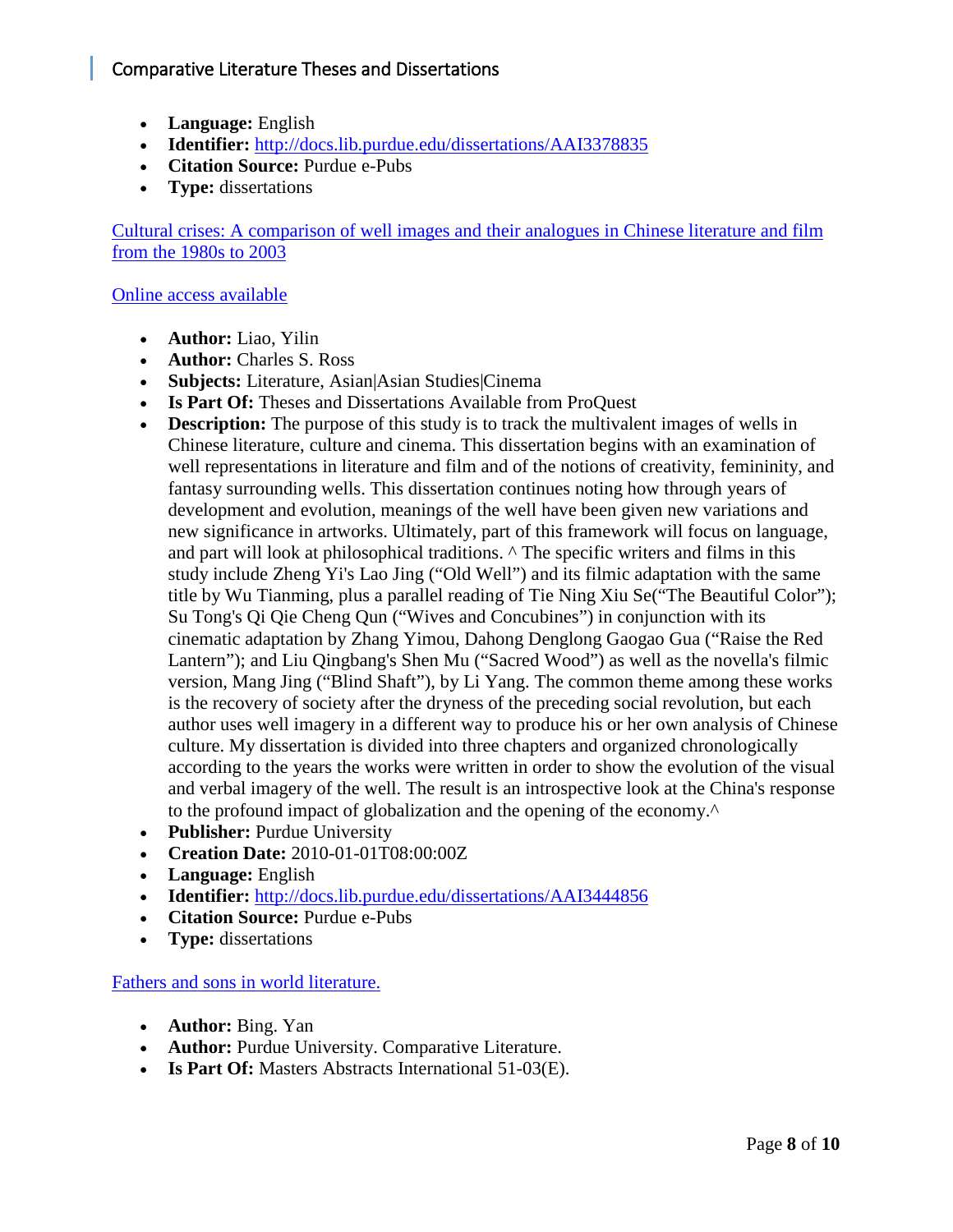- **Description:** World literature, according to David Damrosch, is "writing that gains in translation" (288). Literary texts, unlike informative texts, either gain or lose in translation. A text that gains can have a life beyond national literature. For students, world literature often consists of texts listed on the syllabi. The study of world literature, therefore, inevitably faces a number of issues regarding translation and text selection.; While ideally everyone should learn more languages, in practice we are often limited by our own knowledge, both linguistically and culturally. Scholars have cautioned us that comparative reading can often miss the real complexity and peculiarity of a work in favor of the so called universalities. Some even go as far as claiming comparison as violence against the other. However, to discard comparison as a whole would be counterproductive.; There are different ways to teach world literature. What is important, especially given the declining desire to read among students these days, is to find an approach that helps the student develop a spontaneous response, foster an interest and form a habit of reading. In this thesis, I use one topic, namely the father-son relationship, to tie together a group of texts ranging from Ancient Greek epics to young adult novels, and try to examine how that often problematic relationship is depicted by various authors from different areas and time periods, in the hope that a readily accessible topic like this would generate the students' interest and provide them with a starting point for further discussions.; Proquest Dissertations and Theses
- **Publisher:** Thesis (M.A.)--Purdue University, 2012.
- **Creation Date:** 2012
- **Format:** 110 p..
- **Language:** English
- **Identifier:** ISBN9781267750761
- **Citation Source:** PURDUE\_ALMA
- **Type:** book
- **lds01: PURDUE ALMA51591615780001081**

[A comparative study of eighteenth to twentieth century Chinese and American country-of](https://secure-web.cisco.com/1DctTxmDs-g4cfb6qMrlzhMyScQ37Ww-svxJgieVKEEs9LOgUk9__ieDxQYZdM5ClIRHB8PgByaKOIAeC1jMwwwuQmhor5otOJXAvJEGF34kLO0tbF9PcDLBJuShnbH_JyXrAhUpDl0GqGjUZMrd5uiSzQ3yhtSiG0ZQfUuMYXkbi87StEyKUdxZt57y-OtPLm4FXyxlBlhjdAv-z6pweH5m5NFvoUq3_O-pxX1MDs0JECPz2iz_brz8CzvMU65SoHVeeCkL5MWPxEycXHfw5ylDTJ9PPWNd0KbtYt20dSp9YI7HPB2JGhrGzYZa-WK47LzMCA410TRYV6bNTwFLsPHmQefd-RzB6GuQ9Oga5RiY/https%3A%2F%2Fpurdue-primo-prod.hosted.exlibrisgroup.com%2Fprimo-explore%2Ffulldisplay%3Fdocid%3DPURDUE_ALMA51591491580001081%26context%3DL%26vid%3DPURDUE%26lang%3Den_US%26search_scope%3Dpurdue_institution_scope%26adaptor%3DLocal%20Search%20Engine)[women utopian fictions.](https://secure-web.cisco.com/1DctTxmDs-g4cfb6qMrlzhMyScQ37Ww-svxJgieVKEEs9LOgUk9__ieDxQYZdM5ClIRHB8PgByaKOIAeC1jMwwwuQmhor5otOJXAvJEGF34kLO0tbF9PcDLBJuShnbH_JyXrAhUpDl0GqGjUZMrd5uiSzQ3yhtSiG0ZQfUuMYXkbi87StEyKUdxZt57y-OtPLm4FXyxlBlhjdAv-z6pweH5m5NFvoUq3_O-pxX1MDs0JECPz2iz_brz8CzvMU65SoHVeeCkL5MWPxEycXHfw5ylDTJ9PPWNd0KbtYt20dSp9YI7HPB2JGhrGzYZa-WK47LzMCA410TRYV6bNTwFLsPHmQefd-RzB6GuQ9Oga5RiY/https%3A%2F%2Fpurdue-primo-prod.hosted.exlibrisgroup.com%2Fprimo-explore%2Ffulldisplay%3Fdocid%3DPURDUE_ALMA51591491580001081%26context%3DL%26vid%3DPURDUE%26lang%3Den_US%26search_scope%3Dpurdue_institution_scope%26adaptor%3DLocal%20Search%20Engine)

- **Author:** Ying. Liang
- **Author:** Purdue University. Comparative Literature.
- **Is Part Of:** Dissertation Abstracts International 70-01A.
- **Description:** This study surveys a progression toward imperfection and openness in both Chinese and American women's utopian fictions over the eighteenth to twentieth century. In particular we investigate the texts that portray a country or a community of women: Cao Xueqin's Hong lou meng , Li Ruzhen's Jing hua yuan, Sarah Jewett's The County of the Pointed Firs, Charlotte Gilman's Herland, and Toni Morrison's Paradise.; Our study hinges on a critique of the equation of perfection with closure. Women's utopias have moved toward deconstructing gender opposition, isolation, women-centered radical ideologies, closure of utopian visions, and perfection seeking. Women's utopias justify not only the commonly known wish for gender equality, but also the right to be imperfect and open.; This study also interrogates the concept of utopian societies. A utopia is a good place that does not exist anywhere, both a "eu-topos" and an "ou-topos." Our concern used to be with the "eu-topos" part, the traditionally precise and concrete